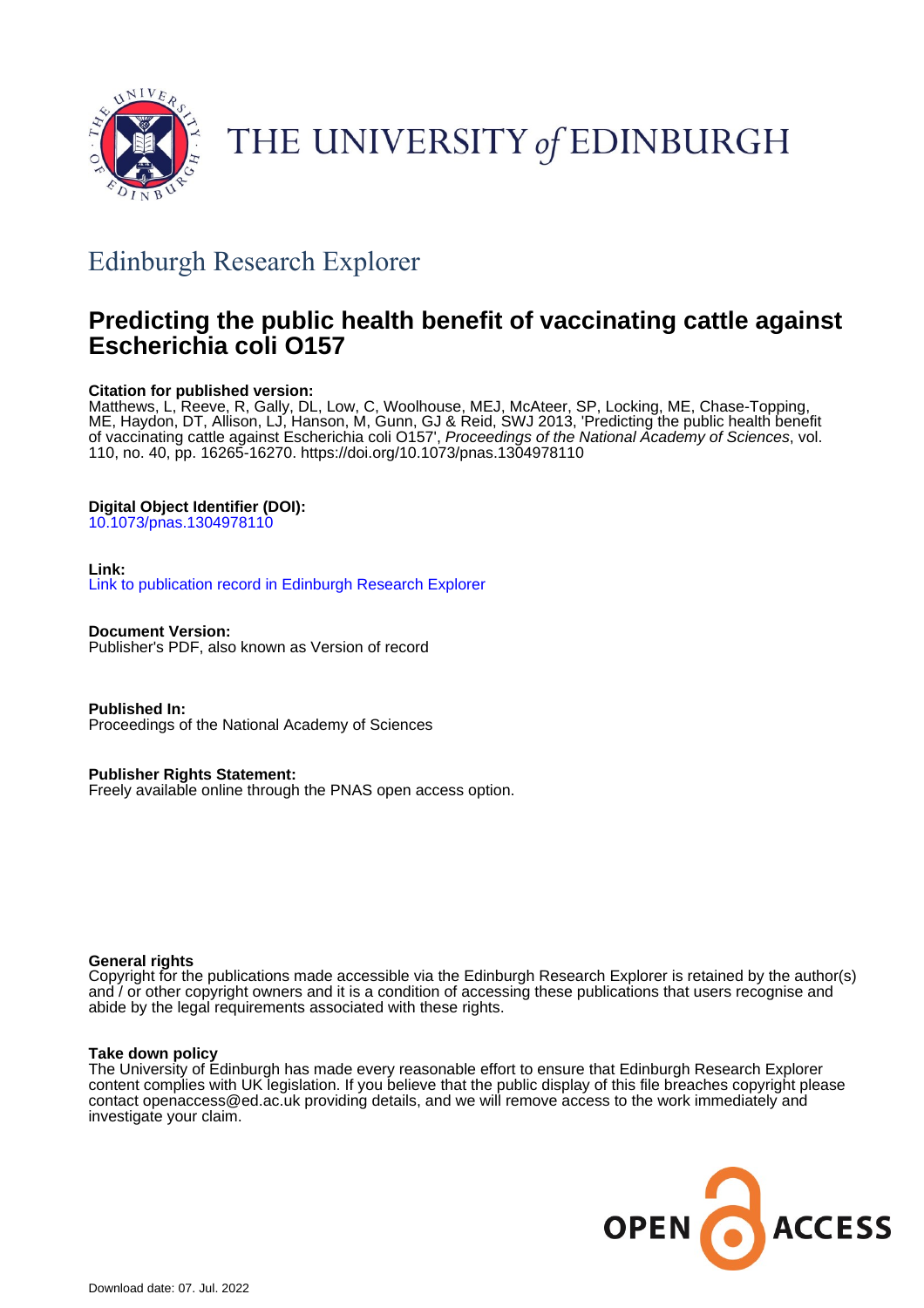## Predicting the public health benefit of vaccinating cattle against Escherichia coli O157

Louise Matthews<sup>a, 1</sup>, Richard Reeve<sup>a, b</sup>, David L. Gally<sup>c</sup>, J. Chris Low<sup>d</sup>, Mark E. J. Woolhouse<sup>e</sup>, Sean P. McAteer<sup>c</sup>, Mary E. Locking<sup>f</sup>, Margo E. Chase-Topping<sup>e</sup>, Daniel T. Haydon<sup>a</sup>, Lesley J. Allison<sup>g</sup>, Mary F. Hanson<sup>g</sup>, George J. Gunn<sup>h</sup>, and Stuart W. J. Reid<sup>i</sup>

<sup>a</sup>Boyd Orr Centre for Population and Ecosystem Health, Institute of Biodiversity, Animal Health and Comparative Medicine, College of Medical, Veterinary and Life Sciences, University of Glasgow, Glasgow G61 1QH, United Kingdom; <sup>b</sup>The Pirbright Institute, Woking, Surrey GU24 0NF, United Kingdom; <sup>c</sup>Immunity<br>and Infection Division, The Roslin Institute and <sup>4</sup>Royal (Dick) S <sup>e</sup>Centre for Immunity, Infection and Evolution, University of Edinburgh, Edinburgh EH9 3JT, United Kingdom; <sup>f</sup>Health Protection Scotland, Glasgow G2 6QE,<br>United Kingdom; <sup>g</sup>Scottish *E. coli* O157/VTEC Reference Laborato United Kingdom; <sup>h</sup>SRUC, Edinburgh EH9 3JG, United Kingdom; and Royal Veterinary College, Hertfordshire AL9 7TA, United Kingdom

Edited by Burton H. Singer, University of Florida, Gainesville, FL, and approved August 8, 2013 (received for review April 2, 2013)

Identifying the major sources of risk in disease transmission is key to designing effective controls. However, understanding of transmission dynamics across species boundaries is typically poor, making the design and evaluation of controls particularly challenging for zoonotic pathogens. One such global pathogen is Escherichia coli O157, which causes a serious and sometimes fatal gastrointestinal illness. Cattle are the main reservoir for E. coli O157, and vaccines for cattle now exist. However, adoption of vaccines is being delayed by conflicting responsibilities of veterinary and public health agencies, economic drivers, and because clinical trials cannot easily test interventions across species boundaries, lack of information on the public health benefits. Here, we examine transmission risk across the cattle–human species boundary and show three key results. First, supershedding of the pathogen by cattle is associated with the genetic marker stx2. Second, by quantifying the link between shedding density in cattle and human risk, we show that only the relatively rare supershedding events contribute significantly to human risk. Third, we show that this finding has profound consequences for the public health benefits of the cattle vaccine. A naïve evaluation based on efficacy in cattle would suggest a 50% reduction in risk; however, because the vaccine targets the major source of human risk, we predict a reduction in human cases of nearly 85%. By accounting for nonlinearities in transmission across the human–animal interface, we show that adoption of these vaccines by the livestock industry could prevent substantial numbers of human E. coli O157 cases.

zoonoses | cross-species transmission | 80–20 rule | one health

n the 30 years since *Escherichia coli* O157 was identified as<br>a source of serious gastrointestinal illness, it has emerged a source of serious gastrointestinal illness, it has emerged globally. Infection can lead to death or life-long kidney damage, and it is a major cause of acute renal failure in children (1). In addition to devastating personal losses, the economic costs can be substantial—in the United States, the costs of healthcare, social care, and lost productivity come to around \$600 million per year (2), whereas costs to the food industry from product recalls and reduced trade can run to tens of millions of dollars. Newly developed cattle vaccines could help tackle this problem at its source.

Cattle are the main reservoir for E. coli O157 and harbor the pathogen in their gastrointestinal tract without developing clinical disease. Although direct person-to-person spread can occur, people are usually infected by either consuming contaminated food and water or contact with livestock feces in the environment. Reducing occurrence in cattle is one route to control, but a lack of effective interventions before slaughter means that control currently relies heavily on good hygiene practices by food producers and individuals in the domestic kitchen and the simple personal hygiene measure of hand washing. Several preslaughter interventions have been tried, including altered diets, adding probiotics to feed, spraying cattle with bacteriophage, and vaccination (3). Of these interventions, vaccines have proven to be the most effective; in vaccine trials, both experimentally and naturally infected cattle show significant reductions in the frequency, duration, and intensity of E. coli O157 excretion in their feces (4–8).

Two vaccines are now available: one vaccine in Canada, where it is fully licensed but with little uptake by farmers, and two vaccines in the United States, where restricted licenses permit only limited use (9). The delay in fully licensing these vaccines highlights two challenges to control planning that are posed by zoonotic infections. First, there are conflicting responsibilities of the medical and veterinary agencies. The bodies charged with licensing vaccines in animals must typically certify that controls are not just safe but improve animal health; this remit poses a problem for the control of zoonotic pathogens that are benign in their reservoir hosts and demands a coordinated approach from medical and veterinary agencies (9–11). Second, controls applied in animals are not easily tested against the key outcome—the reduction in human illnesses—and this lack of data on impact hampers effective decision-making.

In Canada, the issue is gaining political momentum and media attention—a recent outbreak prompted their media to cite the failure to vaccinate as "irresponsible if not worse" (12). In the United Kingdom, the 2009 Godstone Farm (13) outbreak that caused 93 cases, most of whom were children, prompted interest in vaccination on open or petting farms. A special treatment certificate is now available, allowing open farms to apply for permission to vaccinate. However, whether vaccination would ever be widely used in the United Kingdom, North America, or the wider world will depend on the number of illnesses and deaths prevented; the cost of vaccination; and whether costs could be shared between the public, government, and food industry to help make vaccination a viable option for the farming community.

Disease control planning (when costs and benefits are distributed across several stakeholder groups) is a challenging problem but one that occurs frequently for zoonotic disease (14). A one health approach that integrates the understanding and management of human and animal disease has gained momentum in the last decade and been used to show that certain

This article is a PNAS Direct Submission.

Freely available online through the PNAS open access option.

<sup>1</sup>To whom correspondence should be addressed. E-mail: [louise.matthews@glasgow.ac.uk](mailto:louise.matthews@glasgow.ac.uk).

POPULATION BIOLOGY

Author contributions: L.M., R.R., D.L.G., J.C.L., M.E.J.W., M.E.L., G.J.G., and S.W.J.R. designed research; L.M., R.R., D.L.G., S.P.M., M.E.L., M.E.C.-T., and L.J.A. performed research; L.M., R.R., and M.E.C.-T. analyzed data; and L.M., R.R., D.L.G., J.C.L., M.E.J.W., M.E.L., M.E.C.-T., D.T.H., L.J.A., M.F.H., G.J.G., and S.W.J.R. wrote the paper.

Conflict of interest statement: D.L.G. supervises a studentship part-funded by Bioniche Animal Health examining immune response to EHEC (Enterohemorrhagic E. coli) O157 colonization. This project and funding source has not influenced the work presented in this manuscript. The other authors declare no conflict of interest.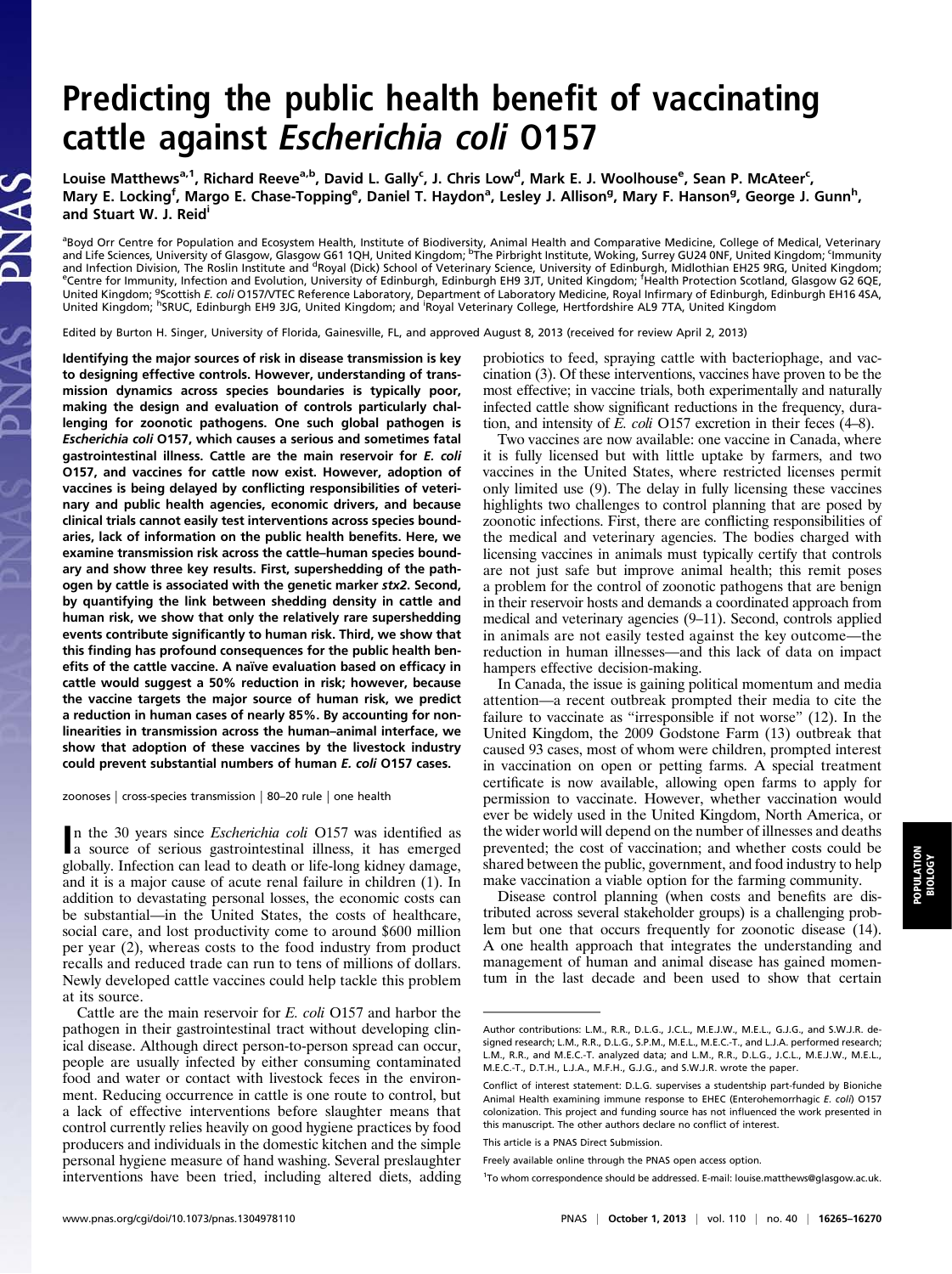interventions in livestock are not only effective but also costsaving when costs and benefits are combined across multiple sectors (14–17). Narrod et al. (10) propose a five-step framework for estimating the costs and societal benefits of controlling zoonoses. Underpinning this framework are integrated models of disease transmission within the animal reservoir, disease transmission from reservoir to humans, and the impact of risk management strategies on the disease dynamics. Here, we focus on the understanding of disease ecology and cross-species transmission dynamics of E. coli O157 to tackle the question of the number of human cases prevented by vaccination.

In the absence of direct data, mathematical models of transmission across the human–animal interface provide tools to predict the success of interventions. However, few such models for zoonotic infections exist (18), a consequence of the difficulty in mapping the distribution of disease in the animal reservoir to incidence in the human population. The models that have been developed previously frequently assume linear relationships between prevalence in the animal host and human cases  $(1\overline{5}, 16)$ . Zinsstag et al. (17), however, provide an example of transmission route heterogeneity captured in an animal to human rabies transmission model. In general, heterogeneities need to be captured when variation in host infectiousness, pathogen strain, and transmission route mean that crude prevalence in the animal reservoir may not be a good predictor of risk to humans. For E. coli O157, this issue is key. Cattle vaccines reduce the frequency of shedding by around  $50\%$  (6, 7), but how this translates into the reduction in human cases requires investigation of the cross-species transmission step to identify the factors promoting transmission across the species barrier.

Genetic and genomic studies have sought to identify the features of E. coli O157 strains in the cattle reservoir that appear most frequently in human cases (19, 20). These studies show that certain genetic markers, including variants of the Shiga toxin 2-producing genes ( $\text{str2}$  and  $\text{str2c}$ ), are differentially associated with occurrence in humans (21). However, what is not delivered by these studies is an understanding of the epidemiological traits associated with these markers.

Determining how strains differ epidemiologically has important implications for the design and efficacy of control measures applied in cattle. If strains differ only in clinical severity after they have crossed the species barrier into humans, controls that reduce frequency of occurrence in cattle will produce proportionate reductions in numbers of human illnesses; if, however, strains differ in human risk because high shedding intensity boosts their capacity to cross the species barrier, then controls that reduce occurrence in cattle by reducing high-concentration shedding will be disproportionately effective at reducing human cases.

Consequently, a key issue is whether the Shiga toxin 2-producing gene variants are responsible for differences in epidemiology in the cattle reservoir or the severity of infection within the human host. Currently, their roles remain unclear. Although some studies have found associations between stx2c and more severe infections in people  $(22, 23)$ , when examined in vitro,  $\text{str2c}$ is found to produce a smaller quantity of less potent toxin than stx2 (24). It has been argued, however, that, because humans play a small role in the epidemiology of the bacterium, the role of Shiga toxin may be to confer a selective advantage for the organism in cattle. Shiga toxin has been shown in mouse models to aid bacterial adherence and also dampen innate response signaling (25, 26). Another hypothesis is that Shiga toxin kills off predatory protozoa in the cattle gut (27). Consequently, the more frequent occurrence in humans of strains with particular stx2 gene variants may be driven by differing epidemiology in the cattle host, affecting pathogen shedding and risk of transmission across the human–animal interface, rather than differing severity in humans after the species barrier has been crossed, affecting the likelihood of infections being reported.

In parallel with the genetic and genomic studies, epidemiological studies in the cattle reservoir have shown marked differences between strains in shedding intensity (the level of excretion of the pathogen in feces) (28, 29). Shedding at high intensities is important, because despite being relatively rare, it seems to be the major source of deposition into the environment; in our cattle data, shedding below  $10<sup>3</sup>$  cfu/g feces was found in 86% of samples but accounted for less than 1% of the total bacteria shed (Fig. 1B). Such high-intensity shedding or supershedding is not confined to certain animals (30, 31) but viewed as an occasional phenomenon with the potential to occur in any individual animal, and it has been to shown to have an important role in amplifying cattle-to-cattle transmission (32–34). However, despite the attention that supershedding has received as a source of transmission between cattle, there are two important gaps. First, although phenotypic markers (phage type) exist, no genetic marker for supershedding has been found. Second, there has been no assessment of whether and to what extent supershedding might increase transmission risk to humans and how this phenomenon might be exploited for control.

This paper addresses both these gaps, with the goals of exposing the cross-species transmission dynamics and determining the public health benefits of cattle vaccination. We use extensive veterinary, human surveillance, and molecular data to quantify the relationship between pathogen shedding in the cattle reservoir and human risk, and we show that only the relatively rare supershedding events contribute significantly to human risk. Using this information, we show that, because the currently available vaccines target the high shedding densities—the major drivers of cross-species transmission—it produces a much greater reduction in human cases than would be predicted from its efficacy in the cattle reservoir.

#### Results

E. coli O157 strains from primary human cases and a large-scale cattle survey were used to ask whether supershedding strains were disproportionately frequent among human clinical isolates and determine the relationship between shedding density in the cattle reservoir and human risk. Strains were grouped by phage type (PT), a classification associated with shedding density. We have shown previously that the two most common E. coli O157 PTs in Scottish cattle have distinct shedding patterns: PT 21/28 is significantly more likely to be found in supershedding cattle (a supershedder strain), whereas PT 32 is significantly less likely (a non-supershedder strain) (29).

The distribution of PTs among human primary cases (Fig. 1A) showed the supershedder strain, PT 21/28, to be more common than expected given its frequency in cattle  $(P < 0.001)$  and the non-supershedder strain, PT 32, to be less common than expected  $(P < 0.001)$ . These differences allowed us to quantify the relative risk to humans posed by different shedding concentrations. We compared three relationships (Materials and Methods), with the best fit to the data being provided by a threshold relationship. This relationship predicted that the distribution of strains among primary human cases was best explained by the frequency of strains in cattle shedding above a threshold of 1,300 cfu/g feces with a 95% confidence interval of 600–2,300 cfu/g feces. This threshold relationship provides a strikingly good fit to the human data ( $P > 0.6$ ), suggesting that high shedding dominates human risk (Fig. 1A).

The prediction that high-concentration shedding of the pathogen in cattle dominates human risk is consistent with the observation that, although supershedding is relatively rare, it dominates the contamination of the environment by cattle; in our data, shedding below  $10^3$  cfu/g feces was found in 86% of samples, but it accounted for less than 1% of the total bacteria shed (Fig. 1B).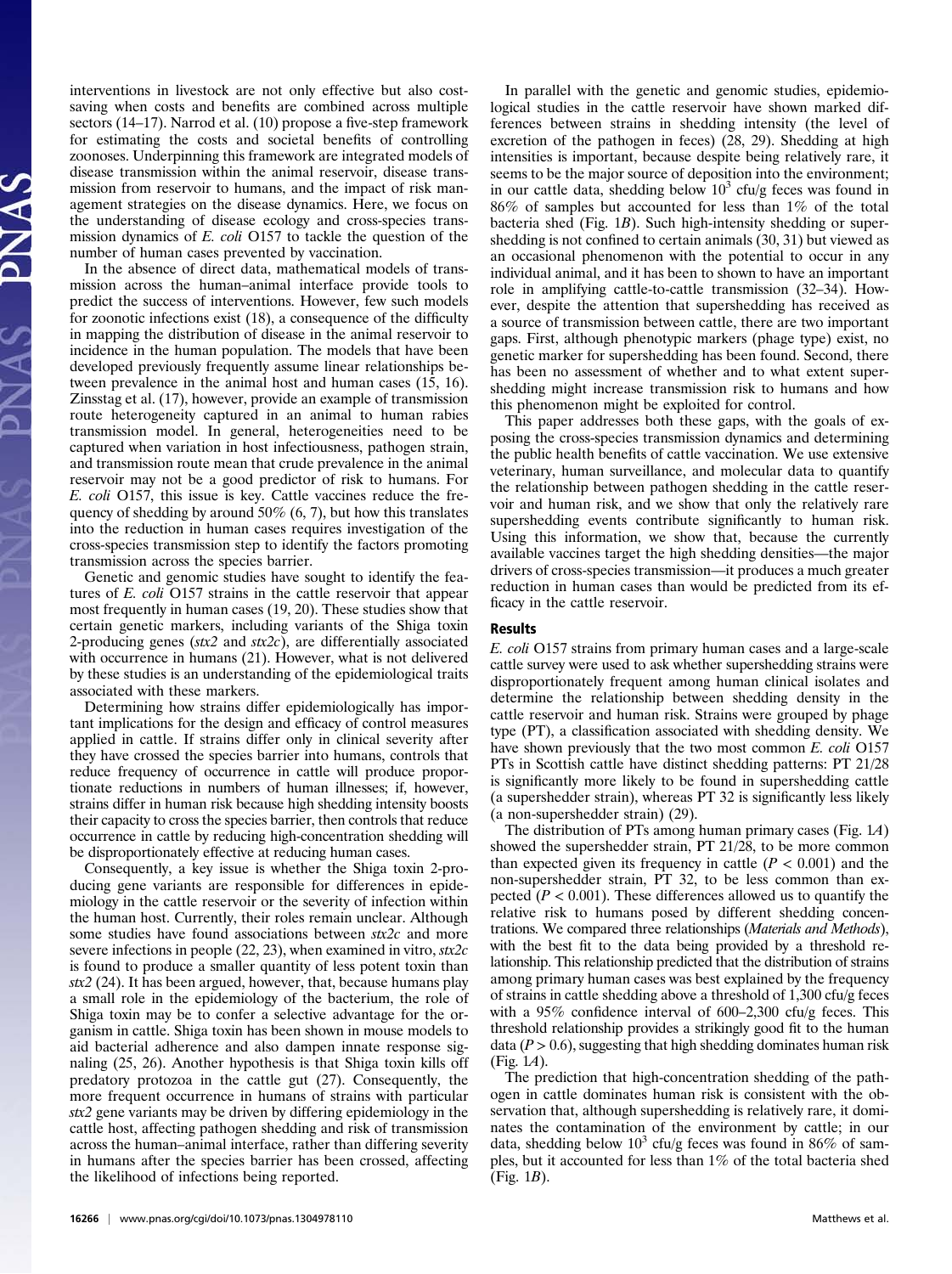

Insight into the mechanisms underlying the differences between the PTs was provided by our recent study (35), which showed that the *stx2* variant was more frequent among human PT 32 strains than cattle PT 32 isolates  $(P = 0.01)$  (Fig. 1C). In this study, we additionally show that, among cattle isolates, the stx2 variant is more common in PT 21/28 than PT 32 ( $P < 0.01$ ) (Fig. 1C). These observations show that the presence of the  $\text{str2}$ variant, whether alone or combined with stx2c, is associated with occurrence in human clinical isolates.

We, therefore, examined all PTs in the cattle data for the presence of the stx2 variant to identify associations with shedding level. Shedding at high concentrations (Fig. 1D) was significantly associated with the presence of the  $stx2$  variant (odds ratio = 14.2,  $P < 0.001$  for shedding  $> 10<sup>4</sup>$  cfu/g feces; odds ratio = 6.54,  $P < 0.001$  for shedding  $> 1,300$  cfu/g feces), indicating that occurrence in humans may arise as a result of high cattle shedding levels associated with this toxin type.

Together, these results support two key conclusions: first, the stx2 variant is likely to be a critical factor in the shedding phenotype and appearance in human clinical isolates, and second, supershedding of the pathogen by cattle seems to heavily influence risk to humans.

Cattle vaccines that reduce high-concentration shedding should, therefore, be highly effective at reducing human cases. To assess their impact, we simulated the effect of vaccination on shedding frequency and concentration in cattle and predicted the reduction in human cases based on the frequency of shedding above the threshold of 1,300 cfu/g feces—the threshold model of human risk. In our simulations, eliminating just the 12% highest shedding densities produces a 50% drop in the frequency of shedding in cattle (Fig. 2, black line) but an 83% (95% confidence interval =  $76-93\%$ ) drop in human cases (Fig. 2, red line).

Fig. 1. (A) The distribution of PTs among cattle and primary human cases and the link with highconcentration shedding of E. coli O157 by cattle. Using the threshold relationship to define high shedding, the distribution of high shedders (>1,300 cfu/g feces) provides a good fit to the distribution of PTs among human cases ( $P > 0.6$ ), suggesting that supershedding dominates human risk. Bootstrapping confirmed the robustness of these results (Materials and Methods). (B) Most E. coli O157 bacteria shed into the environment by cattle arise from infrequent high-concentration shedding events. Shedding density classes are shown by frequency of occurrence (black bars) and contribution to total bacteria shed (red bars). Most shedding is at low densities (black bars), but the majority of bacteria shed arises from high shedding (red bars). (C) The distribution of toxin-encoding genes among PTs and in cattle and human isolates. In cattle, PT 21/28 strains were significantly more likely to contain the stx2 variant than the PT 32 strains ( $P < 0.01$ ). PT 32 strains from humans were more likely ( $P = 0.01$ ) to contain the stx2 variant than the PT 32 cattle isolates. These observations show an association between the presence of the stx2 variant and occurrence in human clinical isolates. (D) High shedding density and an association with the stx2 variant. The presence of the stx2 variant is associated with shedding above the threshold of 104 cfu/g feces (odds ratio = 14.2,  $P < 0.001$ ). Strains were grouped into two categories according to whether they were stx2c only (blue) or either stx2 only or stx2 and stx2c (magenta).

An efficacy of 50% in cattle is consistent with data from vaccine trials, which have been recently summarized in two independent metaanalyses (6, 7). Although the associated reduction in shedding density has typically been assessed for experimental challenge rather than natural infections, Fox et al. (5) report a reduction in frequency of fecal shedding of 46% (consistent with the metaanalyses) and a corresponding reduction in the number of days spent as a high shedder (shedding  $> 10<sup>3</sup>$  cfu/g feces) from 0.65 to 0.10 d. This finding is consistent with the effect of vaccination captured in our simulations. Using the threshold relationship directly, this reduction in days spent as a high shedder would predict a reduction in human cases of 85%.

These predictions support our third key conclusion: currently available vaccines that reduce the intensity of shedding should produce substantially greater reductions in human cases than would be predicted from reductions in frequency of shedding in cattle alone.

#### Discussion

Despite the attention received by supershedding in the cattle reservoir, the relationship with human infection has been unclear. This study shows and quantifies a link between supershedding (high-concentration excretion of E. coli O157 in cattle feces) and transmission risk to humans. We use this understanding of the cross-species transmission step to show that the benefit to humans of cattle vaccination should be substantially greater than anticipated from the observed efficacy in cattle. Specifically, we show that vaccines producing a 50% reduction in shedding frequency in cattle (consistent with reported efficacies) could reduce human cases by nearly 85%. We conclude that vaccination of cattle, the major reservoir for E. coli O157, could be an especially effective public health control against a serious disease, but studies that do not account for nonlinearities in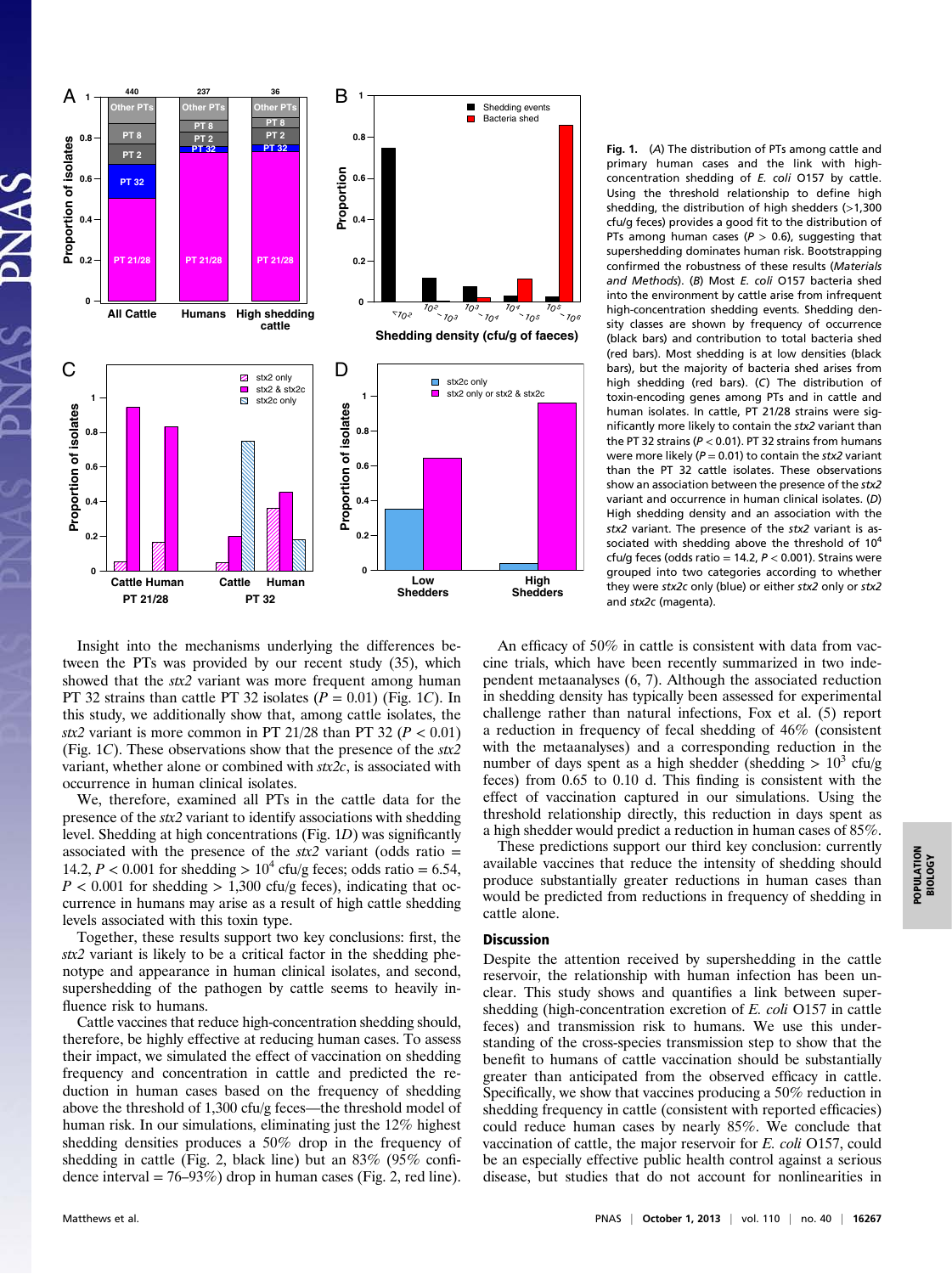

Fig. 2. The predicted impact on the number of human cases of vaccines that reduce high-concentration shedding in cattle. A typical vaccine that reduces high shedding to produce a 50% reduction in shedding frequency in cattle (black line) could result in a reduction in human cases of 83% (red line; 95% confidence limits on the threshold relationship shown as red dashed lines).

cross-species transmission may substantially underestimate the efficacy of interventions against zoonotic pathogens (36).

Zoonotic infections pose particular challenges to public health planning, especially when controls are available in the animal reservoir but the benefit is to the human population. One of the key challenges, which we address here, is predicting how successful controls in animals will be at reducing human illness a task that is typically hampered by difficulties in mapping transmission across the human–animal interface (18). Our data, which capture both the abundance and strain diversity of E. coli O157 in the Scottish human and cattle population across the same time period, are uniquely able to offer insights into the epidemiology of strains that drive human risk.

By examining the drivers of transmission across the species boundary, we offer insights into the selective advantage that Shiga toxin may provide in the cattle reservoir. We show that the Shiga toxin-encoding  $stx2$  gene variant is likely to be a critical factor behind occurrence in human clinical cases but that this link seems to arise from high levels of pathogen shedding in feces by cattle rather than greater pathogenicity in humans. This observation is medically and epidemiologically important, and it underpins our conclusions about the public health benefits of vaccination. Because the currently available vaccines reduce high-concentration shedding of the pathogen by cattle, which we show to heavily influence transmission across the species boundary, they should be especially effective at reducing the number of human illnesses. Alternatively, if the excess of certain strains in humans had been strongly driven by their pathogenicity in the human host, then vaccines would deliver only proportionate reductions in human cases rather than the very substantial benefit that we predict.

Because the combination of E. coli O157 strains present may differ from country to country, the benefits of vaccinating cattle may also vary. However, supershedding is a ubiquitous feature of E. coli O157 infection in cattle, and consequently, the capacity for vaccines to deliver substantial reductions in human cases should be robust to changes in geographic setting.

Although E. coli O157 is often described as a foodborne pathogen and has been dubbed the burger bug, infections in people arise from a variety of sources: eating contaminated food, drinking from contaminated water supplies, person-to-person transmission, and direct contact with livestock feces (for example, at an open farm or during outdoor pursuits) (37). In Scotland, over one-half of outbreaks are thought to come from environmental exposures (38); in North America, about onethird of cases are attributed to ground (minced) beef, one-third of cases are attributed to produce (e.g., salad vegetables), and one-third of cases are attributed to other sources (2, 39). By tackling E. coli O157 at its major source, vaccination could be a very valuable addition to current control measures pre- and postslaughter, because it has the potential to protect people from illness from food and water consumption, exposure at open, petting, or private farms, or living, working in, or visiting rural areas.

A recent study examined the effect of vaccination on human illnesses through ground beef consumption alone (36) and predicted that the reduction in human cases from this source would be less than the observed efficacy in cattle. In contrast, by capturing the nonlinearities across multiple transmission routes, we are able to show that the overall reduction in human cases would be substantially greater (nearly 85%) than the observed efficacy in cattle (∼50%). This finding shows the importance of fully accounting for nonlinearities in transmission across the human– animal interface and shows that studies neglecting these phenomena may underestimate the efficacy of interventions.

For zoonoses such as E. coli O157, which are do not cause disease in the livestock reservoir, the challenges to the design, evaluation, and delivery of effective interventions are added to by the conflicting responsibilities of veterinary and public health agencies and the lack of economic incentives for food producers.

Estimating the costs and societal benefits of vaccination could provide the basis for an integrated approach by veterinary and public health agencies and help pave the way to cost-sharing solutions. However, there are major challenges in estimating the public health burden of E. coli O157, and we are aware that differences in surveillance systems, hospitalization rates, and funding structures for a nation's health system as well as differences in livestock systems will have major impacts on the cost estimates of human disease and conclusions concerning the value of vaccination.

The major costs of E. coli O157 infection are caused by hemolytic uremic syndrome (HUS), end stage renal disease, and death (40). In the United States, the total annual societal costs of E. coli O157 are estimated at around \$600 million (2), with the individual burden and costs per case reaching \$6–7 million for individuals progressing to HUS and end stage renal disease or death (40). Societal costs are consequently sensitive to the value given to human life, and a Netherlands-based study that compared economic approaches found US estimates to be nearly double those estimates for HUS in The Netherlands (41). Although direct health costs dominate the estimates, substantial costs arise in other sectors, with the costs of public inquiries and legal action running to millions of dollars (1).

The substantial societal costs, the multiple routes of transmission, and the difficulties for consumers in making wellinformed decisions combine to make improved E. coli O157 control a public good to be sought (42–45). Cattle vaccination has the potential to provide an important step toward this public good. Estimating the societal costs and benefits of control and determining whether the economic benefits exceed the costs of control will ultimately relate to factors such as vaccine cost, efficacy, and duration of protection, and they are aims that would comprise a substantive separate study.

So far, Canada, where one of the vaccines was developed, is the only country to have granted an E. coli O157 vaccine a full commercial license. Uptake, however, is poor, with the vaccine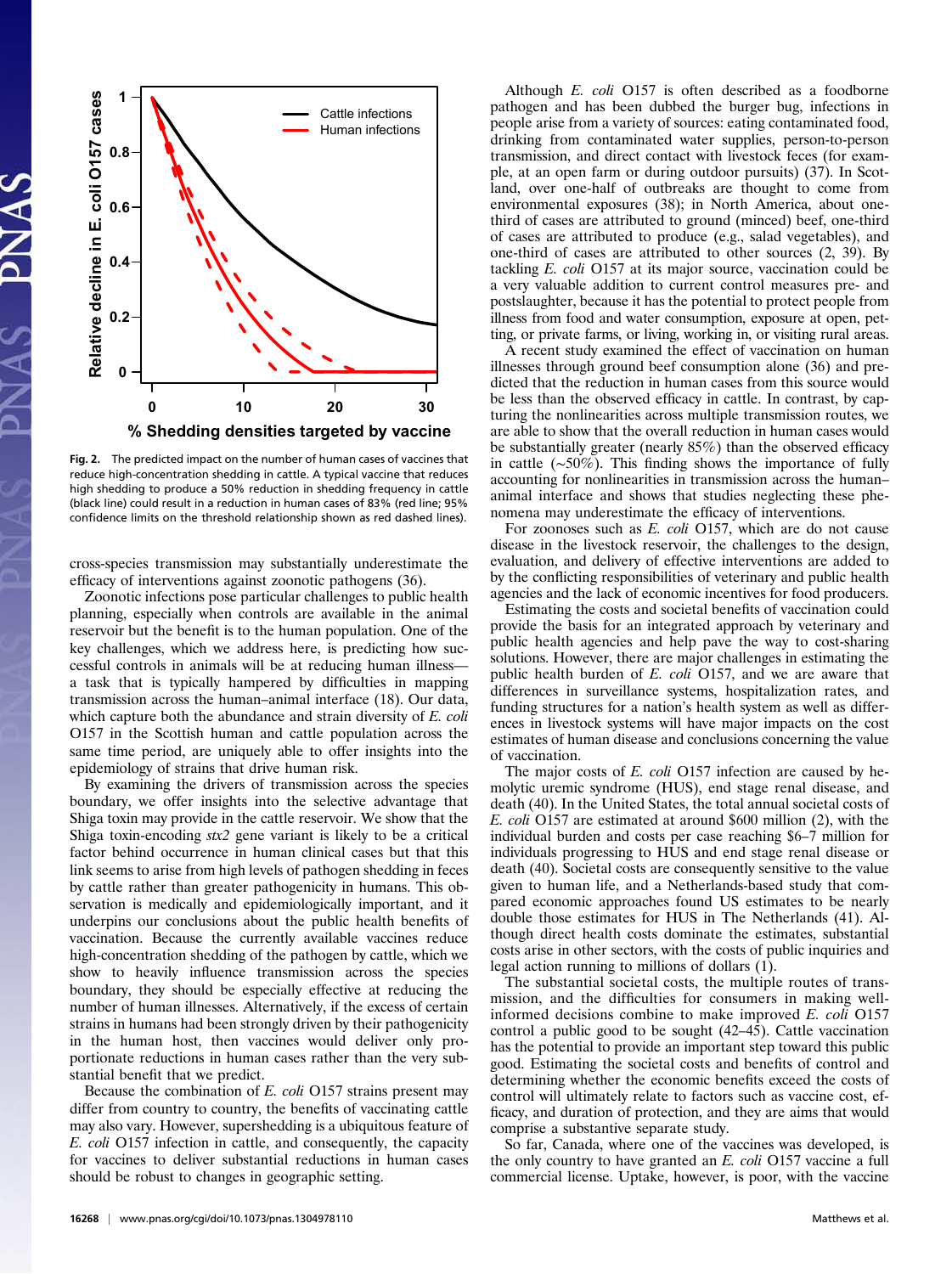reaching less than 5% of the market—a likely consequence of the fact that, currently, farmers would bear the cost of vaccination but receive no direct perceived benefit, because the cattle harbor the organism without succumbing to clinical disease. In the United States, two vaccines are available but have not been granted full licenses. Delays in this process arise in part from the separation of licensing bodies for human and veterinary medicines; consequently, licensing a vaccine for use in animals that improves public health would not only save lives but also establish an important public health precedent.

Whether vaccination would ever be widely used in the United Kingdom, North America, and the wider world depends on the costs and benefits of vaccination. We are aware that, currently, the costs would be borne by the farming community with little direct benefit aside from the protection of their immediate families.

The challenges facing E. coli O157 control show how an integrated one health approach can help develop effective management strategies for zoonotic disease. An essential step is coordinated data collection in animal and human populations (16, 17). Here, such coordination has provided insights into the dynamics of cross-species transmission and the health benefits to humans of interventions in the animal reservoir. However, despite key studies that show the power of a one health approach (16, 17), greater integration across sectors is needed (14). At the policy level, a coordinated approach would help close the current gap in remit between the separate agencies licensing human and veterinary interventions and provide a starting point for assessing how the costs of interventions might be borne across the multiple stakeholders.

#### Materials and Methods

Human and Cattle Case Data. The Health Protection Scotland enhanced surveillance system collects data on all culture-positive human cases (46). This analysis included Scotland-acquired primary cases with known PTs identified by the Scottish E. coli O157/VTEC Reference Laboratory (SERL). Health Protection Scotland defines primary cases as those symptomatic cases likely to have acquired infection from a food, water, or environmental source of E. coli O157 rather than person-to-person spread. Over the study period, from February of 2002 to February of 2004, 237 human cases matched the inclusion criteria. Four isolates not sent to SERL for typing were excluded.

Over the same period, cowpat samples were collected on 481 Scottish cattle farms and examined for E. coli O157 presence using immunomagnetic separation (47). Of 12,693 samples, 512 (4%) samples were found positive for E. coli O157. SERL phage and toxin typed the isolates. Bacterial counts were obtained for a subset (440) of the positive samples.

PCR to Identify stx2 and stx2c Gene Variants. From 440 cattle isolates with bacterial counts, PCRs to identify stx2 and stx2c gene variants were conducted on a reduced set of 143 isolates selected to avoid duplication of pulsedfield gel electrophoresis (PFGE) type/farm combination; 38 of these cattle isolates and 24 human isolates were analyzed by us previously (35). Purified genomic DNA was provided by the Scottish Agricultural College (now SRUC), Inverness via GenePool, University of Edinburgh. Primer sequences were taken from the work by Wang et al. (48), and PCRs were conducted using 2× DreamTaq Green PCR Master Mix (Thermo Scientific Fermentas) according to the manufacturer's instructions; amplified products were separated in 1.3% (g/100ml) agarose gels and imaged using standard procedures.

Relationship Between Human Risk and Shedding Density in Cattle. We compared three alternative relationships between pathogen shedding density in cattle and risk to people as illustrated in the schematic (Fig. 3).

The best-fit relationship was defined as the one that best reproduced the distribution of E. coli O157 PTs among the human cases. Underpinning the analysis is that different E. coli O157 PTs have different typical shedding distributions (in the text); consequently, different relationships between shedding density and human risk will produce different frequencies of PT occurrence in the human population.

Threshold relationship. Under the threshold relationship, the expected number of human cases of each PT is assumed to be proportional to the number of bacterial counts of that PT exceeding a certain threshold.

Log-linear relationship. Under the log-linear relationship, the contribution to human infection risk from a given shedding density in cattle, denoted count,

is assumed to be proportional to  $\left(\text{count}\right)^{\alpha}$ . Therefore, the expected number of human cases of each PT is proportional to the sum  $\Sigma_i$ (count;)<sup>a</sup>, where  $i$  indexes bacterial counts for a given PT.

Logistic dose-response relationship. Under the logistic dose-response relationship, the expected number of human cases of each PT is proportional to the sum  $\Sigma_i F(\log (count_i))$ , where  $F(x)$  is given by

$$
F(x) = \frac{1}{1 + \exp(-(x-m)/s)}
$$

 $m$  and s are the midpoint and scale parameters of the logistic function. respectively.

Selecting the best-fitting relationship. Each of the three relationships between risk and shedding density (threshold, logistic, and log-linear) was assessed on its ability to reproduce the proportion of human cases in the PT groupings: PT 21/28, PT 32, PT 2, PT 8, and all other PTs. Maximum likelihood was used to estimate the parameters for each relationship, and the likelihood ratio test or Akaike information criterion (AIC) was used to compare alternative relationships. The robustness of the final relationship was assessed by bootstrapping.

All three risk relationships were compared against a baseline relationship that assumed no relationship between shedding density and risk to humans, and all three relationships provided a better fit to the data at least 99% of the time, showing the baseline model to be inappropriate. The best-fitting logistic dose–response relationship was indistinguishable from the threshold relationship, and therefore, it was not considered further. The threshold relationship was identified as the best relationship in providing a better fit than the log-linear relationship over 96% of the time.

Simulating the Impact of Cattle Vaccination on Human Case Numbers. The impact of vaccination was assessed by combining an epidemiological model of transmission in a cattle herd with the threshold relationship for human risk. The first step was to capture the effect of vaccination on the prevalence and intensity of shedding in a cattle herd. To do this first step, we extended the results of a previous analysis of heterogeneity in cattle-to-cattle E. coli O157 transmission (32). This study quantified the relationship between shedding density and cattle-to-cattle infectiousness, thus generating a relationship between the distribution of shedding densities in a cattle herd and the basic reproduction ratio,  $R_0$ .

Here, we used this relationship to translate a change in the shedding density distribution (through the prevention of high shedding densities by vaccination) into a reduction in  $R_0$ . The corresponding reduction in prevalence in the cattle herd was then simulated using a susceptible–infected– susceptible framework:



Fig. 3. Schematic of potential relationships between cattle shedding density and human risk. Illustrative curves for the three alternative relationships between shedding density and risk to people are shown: a threshold relationship (black line), a logistic dose–response relationship (gray line), and a log-linear relationship (dashed line).